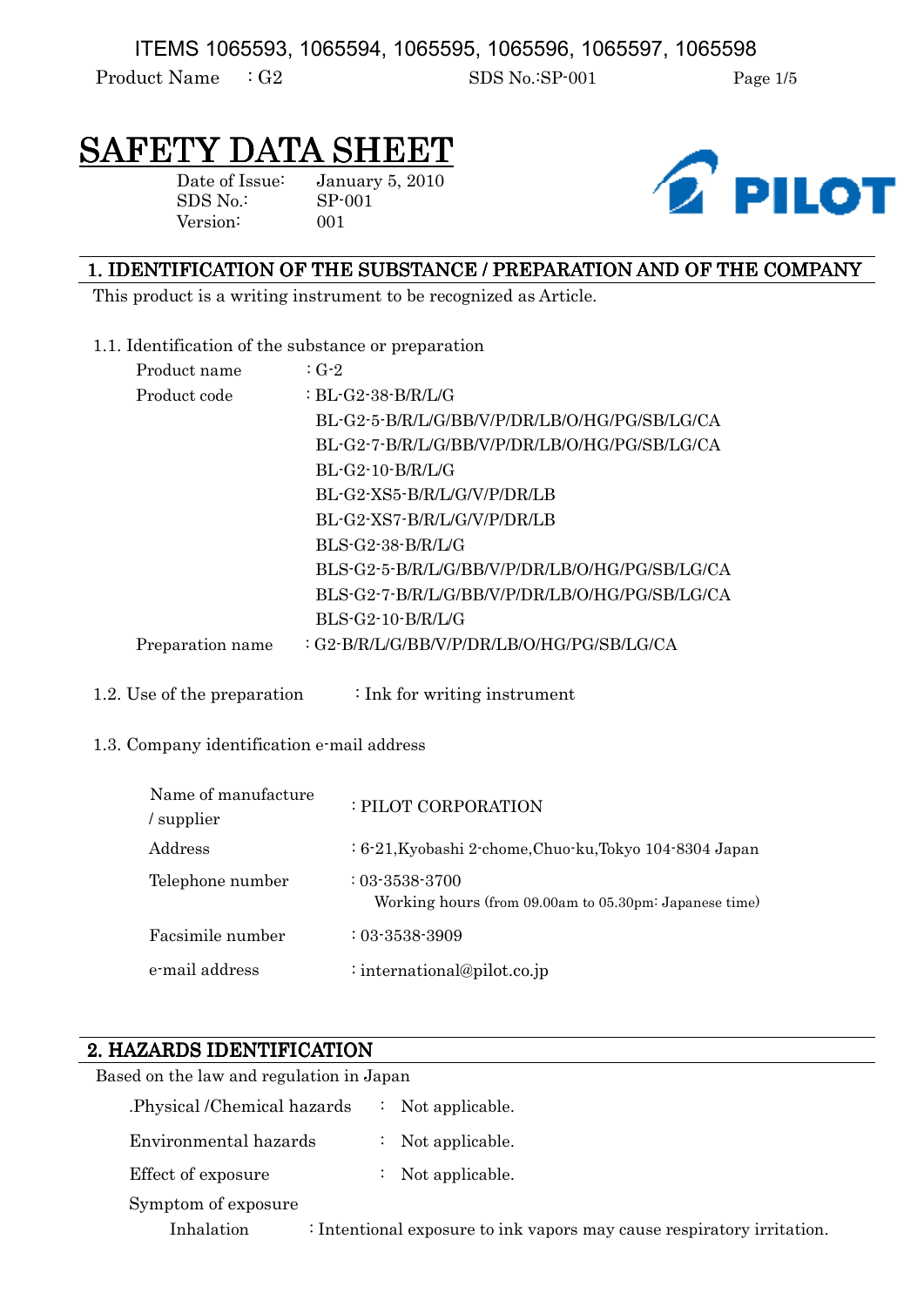| Ingestion    | : May cause upset stomach.                                                     |
|--------------|--------------------------------------------------------------------------------|
| Skin contact | $\therefore$ Ink contact with skin may cause irritation, swelling, or redness. |
|              | It is not expected to cause an allergic skin reaction.                         |
| Eye contact  | : Ink contact with eye may be mildly irritating.                               |

# 3. COMPOSITION / INFORMATION ON INGREDIENTS

Based on the law and regulation in Japan

For ink unless otherwise specified

| Ingredients     | CAS Number     | EINECS Number  | Weight %    | Component  |
|-----------------|----------------|----------------|-------------|------------|
| Ethylene glycol | 107-21-1       | 203-473-3      | 17-24       | All Colors |
| Triethanolamine | $102 - 71 - 6$ | $203 - 49 - 8$ | $1.3 - 7.0$ | All Colors |

| <b>4. FIRST AID MEASURES</b> |                                                                           |  |  |
|------------------------------|---------------------------------------------------------------------------|--|--|
| Inhalation                   | : Remove subject to ventilated fresh air. Consult physician if necessary. |  |  |
| Ingestion                    | : Refer for medical attention.                                            |  |  |
| Skin contact                 | : Wash the affected area under tepid running water using a mild soap.     |  |  |
|                              | And refer for medical attention if irritation continues.                  |  |  |
| Eye contact                  | : Gently rinse the affected eyes with clean water for at $15$ minutes.    |  |  |
|                              | And refer for medical attention if irritation continues.                  |  |  |
| First aid facilities         | : Ensure eyewash and water service are available.                         |  |  |
| Medical attention            |                                                                           |  |  |
| Local contamination          |                                                                           |  |  |
|                              | : In case of skin or eye contamination treat as under First Aid Measures. |  |  |
| Systemic poisoning           |                                                                           |  |  |

: There is no specific antidote. Treat symptoms.

# 5. FIRE-FIGHTING MEASURES 5.1 Suitable extinguishing media : Not classed as flammable. In case of fire, use water spray, foam, dry, chemical powder or carbon dioxide. 5.2 Extinguishing media which shall not be used for safety. : None. 5.3 Special exposure hazards arising from the substance or preparation itself, combustion products :  $CO<sub>2</sub>$ ,  $CO<sub>x</sub>$ ,  $NO<sub>x</sub>$ , and  $SO<sub>x</sub>$ , is produced after combustion. 5.4 Special protective equipment for fire-figters.  $\therefore$  Not required. 5.5 Additional information : None.

# 6. ACCIDENTAL RELEASE MEASURES

| 6.1 Personal precautions      | : Use proper ventilation. Use eye and skin protection. |
|-------------------------------|--------------------------------------------------------|
| 6.2 Environmental precautions | : Do not dispose of waste to the sewer.                |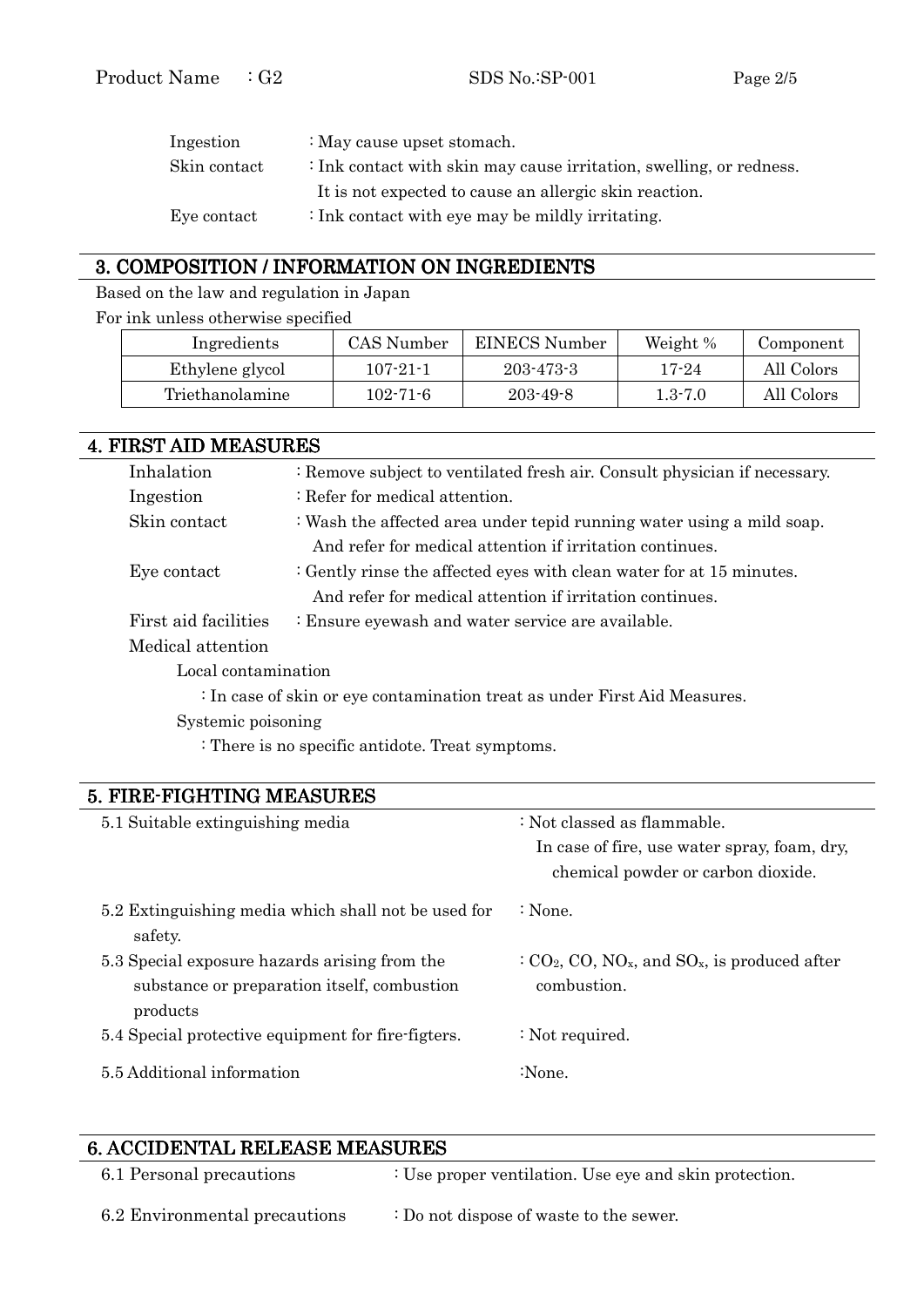| 6.3 Methods for cleaning up | : Absorb spill with material (cloth or paper), then place in a |
|-----------------------------|----------------------------------------------------------------|
|                             | chemical waste containers.                                     |
| 6.4 Additional information  | :None.                                                         |

## 7. HANDLING AND STORAGE

| 7.1. Handling<br>: Avoid rough handling or dropping.                              |                                                    |                                                       |                               |
|-----------------------------------------------------------------------------------|----------------------------------------------------|-------------------------------------------------------|-------------------------------|
|                                                                                   | 7.1.1 Protective measures                          |                                                       | : Not required in normal use. |
|                                                                                   |                                                    | 7.1.2 Measures to prevent aerosol and dust generation | : Not required in normal use. |
|                                                                                   | 7.1.3 Measures required to protect the environment |                                                       | : Not required in normal use. |
| 7.1.4 Specific requirements or handling rules                                     |                                                    |                                                       | $\therefore$ None.            |
|                                                                                   | 7.1.5 Precautions against fire and explosion       |                                                       | : Not required in normal use. |
| : Store in a dry, cool, well-ventilated location.<br>7.2. Storage                 |                                                    |                                                       |                               |
| 7.3. Specific use(s)<br>$\div$ Not use it except the ink for writing instruments. |                                                    |                                                       |                               |
|                                                                                   |                                                    |                                                       |                               |

## 8. EXPOSURE CONTROLS / PERSONAL PROTECTION

| 8.1. Exposure limit values : Not available. |                                       |
|---------------------------------------------|---------------------------------------|
| 8.1.1 Occupational exposure controls.       | : Not available.                      |
| 8.1.2 Biological limit values.              | : Not available.                      |
| 8.1.3 DNEL and PNEC-value(s) as applicable  | : No data.                            |
| 8.2. Exposure controls                      |                                       |
| 8.2.1. Occupational exposure controls       |                                       |
| $\alpha$ ) Decreitations materials          | $\cdot$ Met nooning d in normaal uses |

| a) Respiratory protection              | : Not required in normal use |
|----------------------------------------|------------------------------|
| b) Hand protection                     | : Not required in normal use |
| c) Eye protection                      | : Not required in normal use |
| d) Skin protection                     | : Not required in normal use |
| 8.2.2. Environmental exposure controls | : No data.                   |

## 9. PHYSICAL AND CHEMICAL PROPERTIES

| For ink unless otherwise specified |
|------------------------------------|
|                                    |

#### 9.1. General information

Appearance : Viscosity liquid

〈Color〉Black , Red , Blue, Green, Blue Black, Violet, Pink, Dark Red, Light Blue, Orange, Hunter Green, Peacock Green, Sky Blue, Lime Green, Caramel

Odor : Slight characteristic.

#### 9.2. Important health, safety and environmental information

| <b>PH</b>                     | $\div 8 - 10$                |
|-------------------------------|------------------------------|
| Boiling point / boiling range | : About 100 degrees Celsius. |
| Flash point                   | : Boils without flashing.    |
| Flammability (solid, gas)     | : None.                      |
| Explosive properties          | : None.                      |
| Oxidizing properties          | : None.                      |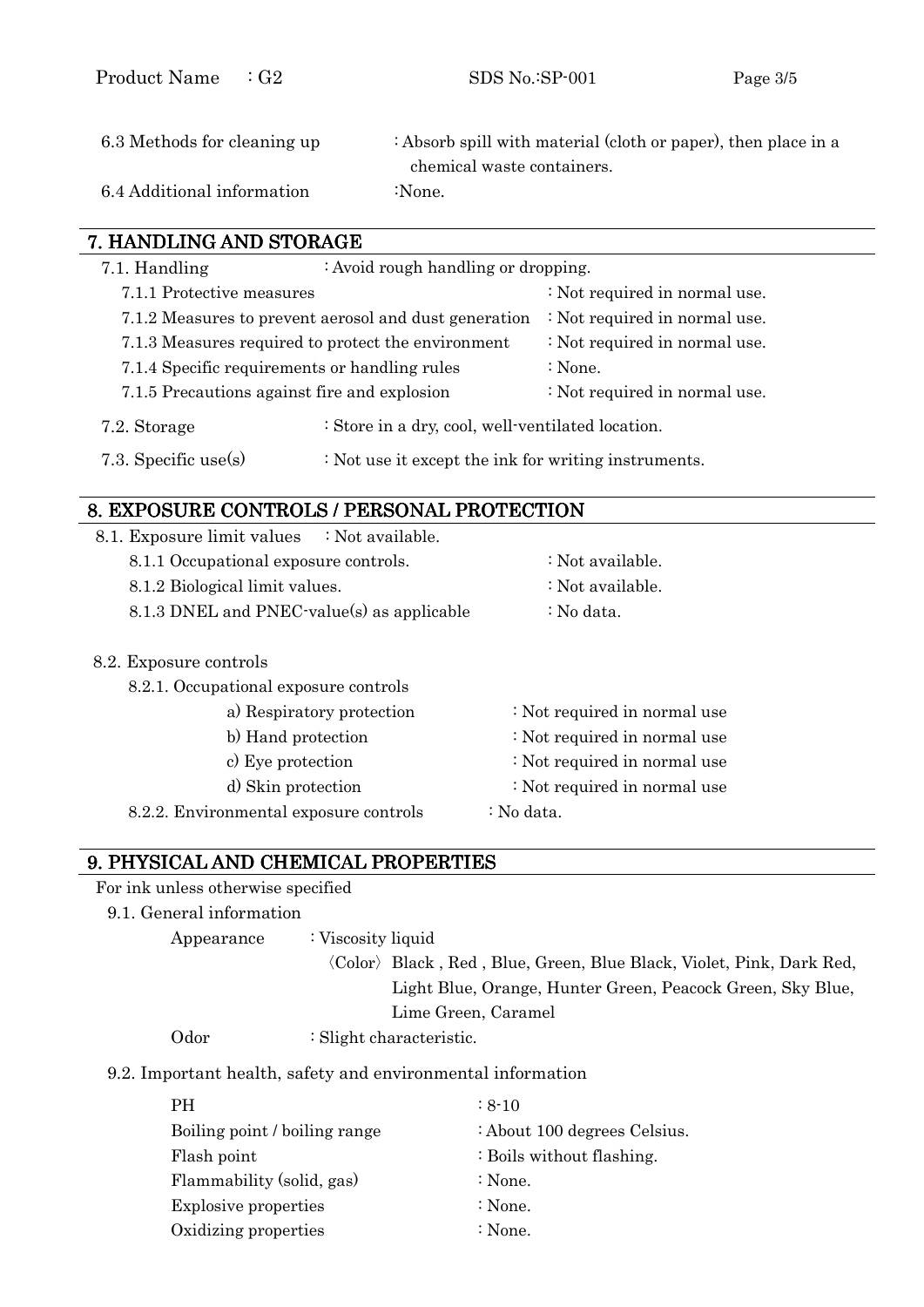| Vapor pressure                           | : No data.                                                                       |
|------------------------------------------|----------------------------------------------------------------------------------|
| Relative density                         | (at 20 degrees Celsius)<br>$: 1.10 - 1.12$                                       |
| Solubility                               | : Not allocated.                                                                 |
| Water solubility                         | : Soluble.                                                                       |
| Partition coefficient: n-octanol / water | : Not available.                                                                 |
| <b>Viscosity</b>                         | $\therefore$ < 2,000 mPa $\cdot$ s (1.9 S <sup>-1</sup> ; at 20 degrees Celsius) |
| Vapor density                            | : No data.                                                                       |
| Evaporation rate                         | : No data.                                                                       |
|                                          |                                                                                  |

9.3. Other information : None.

# 10. STABILITY AND REACTIVITY AND REACTIVITY

| 10.1. Conditions to avoid              | : This material is stable. |
|----------------------------------------|----------------------------|
| 10.2. Materials to avoid               | : This material is stable. |
| 10.3. Hazardous decomposition products | : No data.                 |

# 11. TOXICOLOGICAL INFORMATION

| For ink unless otherwise specified                                    |      |                     |            |
|-----------------------------------------------------------------------|------|---------------------|------------|
| 11.1 Toxicokinetics, metabolism and distribution                      |      |                     | : No data. |
| 11.2 Acute effects (acute toxicity, irritation and corrosivity)       |      |                     |            |
| Ethylene glycol                                                       | LD50 | $4,700$ mg/kg (rat) |            |
| Triethanolamine                                                       | LD50 | $8,680$ mg/kg (rat) |            |
| 11.3 Sensitization                                                    |      |                     | : No data. |
| 11.4 Repeated dose toxicity                                           |      |                     | : No data. |
| 11.5 CMR (carcinogenity, mutagenicity, and toxicity for reproduction) |      |                     | : No data. |
|                                                                       |      |                     |            |

# 12. ECOLOGICAL INFORMATION

| 12.1. Ecotoxicity                   | : No data. |
|-------------------------------------|------------|
| 12.2. Mobility                      | : No data. |
| 12.3. Persistence and degradability | : No data. |
| 12.4. Bioaccumulative potential     | : No data. |
| 12.5. Results of PBT assessment     | : No data. |
| 12.6. Other adverse effects         | : None.    |
|                                     |            |

## 13. DISPOSAL CONSIDERATIONS

・Follow all regulations in your country.

・Not hazardous waste.

## 14. TRANSPORT INFORMATION

| 14.1.1 UN number                    | : Not applicable. |
|-------------------------------------|-------------------|
| 14.1.2 Class                        | : Not applicable. |
| 14.2.1 Proper shipping name         | : Not applicable. |
| 14.3.1 Packing group                | : Not applicable. |
| 14.4.1 Marine pollutant             | : Not applicable. |
| 14.5.1 Other applicable information | : None.           |